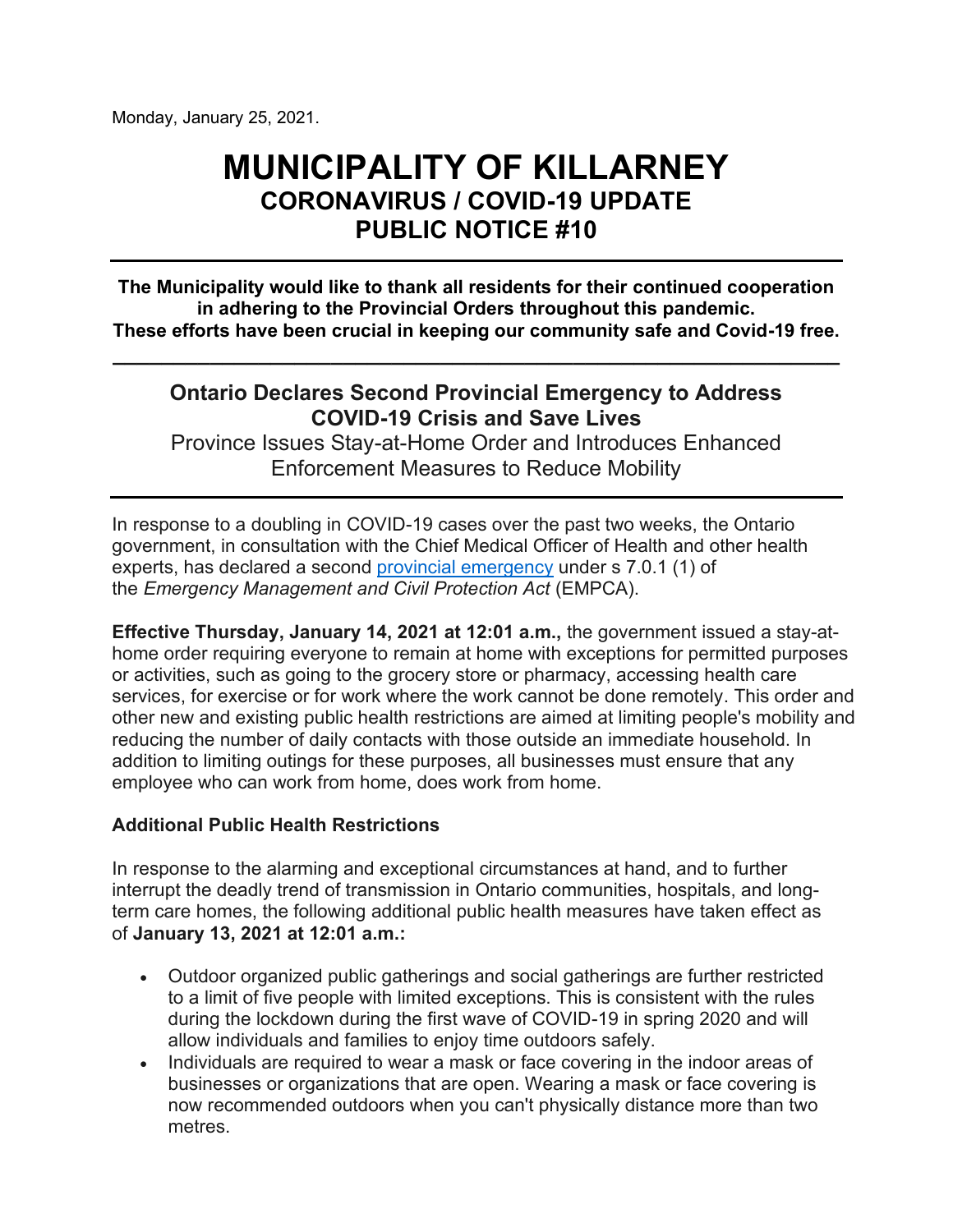- All non-essential retail stores, including hardware stores, alcohol retailers, and those offering curbside pickup or delivery, must open no earlier than 7 a.m. and close no later than 8 p.m. The restricted hours of operation do not apply to stores that primarily sell food, pharmacies, gas stations, convenience stores, and restaurants for takeout or delivery.
- Non-essential construction is further restricted, including below-grade construction, exempting survey.

 Thursday, January 14, 2021, including the provincial declaration of emergency under These measures have come into effect between Tuesday January 12, 2021 and the EMCPA, orders under that Act, and amendments to regulations under the *Reopening Ontario (A Flexible Response to COVID-19) Act, 2020*.

#### **New Enforcement Measures**

 subject to limited exceptions, as well as retail operators and companies who do not *to COVID-19) Act* (ROA) or EMPCA. Those who decide not to abide by orders will be subject to a set fine and/or prosecution under both the ROA and EMCPA as applicable. The province has provided authority to all provincial offences officers, including the Ontario Provincial Police, local police forces, bylaw officers, and provincial workplace inspectors to issue tickets to individuals who do not comply with the stay-at-home-order, or those not wearing a mask or face covering indoors in places open to the public, enforce requirements under orders under the *Reopening Ontario (A Flexible Response* 

 and will be able to disperse people who are gathering, regardless whether a premise has been closed or remains open such as a park. In addition, all provincial offences officers have the authority to temporarily close a premise and disperse individuals who are in contravention of gathering limits an order

#### **Schools and Child Care Centres**

Schools in the northern Public Health Units continue to remain open.

To continue to keep students, staff and communities safe, the following new health and safety measures have been put in place for in-person learning:

- Masking for Grade 1-3 and requirements for mask wearing outdoors;
- Enhanced screening protocols; and
- Expanded targeted testing.

The government will also implement new health and safety measures in Ontario child care settings, such as enhanced screening to align with school requirements, voluntary participation in targeted testing and additional infection prevention and control measures to align with schools. These enhancements are in addition to the existing health and safety measures already being implemented in child care settings across the province.

Child care centres for non-school aged children will remain open, and emergency child care for school-aged children will end in approved Public Health Unit regions on January 22, 2021 as these elementary schools return to in-person learning.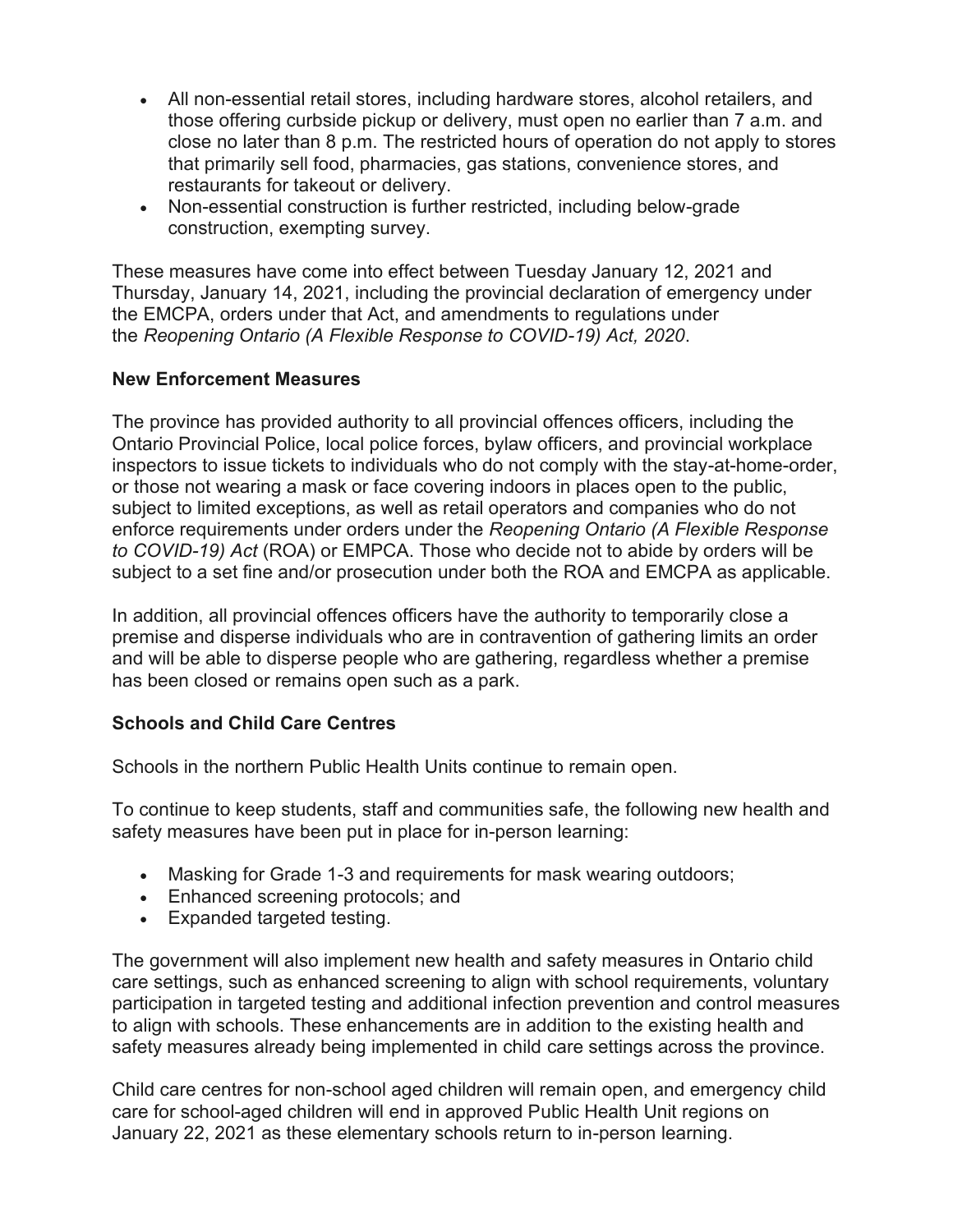During this extended period of online learning, in areas where in-person elementary learning is suspended, emergency child care will continue for eligible families in regions subject to school closures, as identified by the Chief Medical Officer of Health.

## **Workplace Safety**

 The Ministry of Labour, Training and Skills Development is taking additional steps to protect workers with the launch of the "Stay Safe All Day" campaign, focusing workplace inspections in areas of high transmission, including break rooms, and providing new educational materials to employers to promote safe behaviour before, during and after work.

 clock, there is a tendency to forget about the importance of wearing masks, maintaining Evidence gathered from COVID-19 related workplace inspections to date shows the vast majority of employers and workers are following COVID-19 safety requirements when working. However, when in a break room, a vehicle or not on the physical distance and hand hygiene.

 As part of the "Stay Safe All Day" campaign, inspectors will use a data-driven approach to focus on workplaces with reported COVID-19 outbreaks, manufacturing businesses, warehouses, distribution centres, food processing operations, construction projects and publicly accessible workplaces deemed essential, such as grocery stores. The Ministry is also using a new data-sharing program, in conjunction with the Ministry of Long-Term Care and the Retirement Regulatory Authority, to focus onsite inspections of long-termcare homes and retirement homes.

In the unfortunate event that an employee becomes infected with COVID-19, they may be entitled to federally funded paid sick leave of up to \$500 a week for two weeks.

 Workers can also access Canada's Recovery Caregiver Benefit of up to \$500 per week for up to 26 weeks if they are unable to work because they must care for their child under 12 years old or a family member who needs supervised care.

 Over the summer, the government enacted a new regulatory amendment that put nonunionized employees on Infectious Disease Emergency Leave during the COVID-19 outbreak any time their hours of work are temporarily reduced by their employer due to COVID-19, ensuring businesses aren't forced to terminate employees after their ESA temporary layoff periods have expired. As part of the Safe Restart Agreement, the federal government is funding a temporary income support program that allows workers to take up to 10 days of leave related to COVID-19, preventing the risk of further spread in the workplace and allowing workers to focus on their health.

The Municipality is advocating on behalf of the residents to be considered a priority for early vaccination. We will forward any information as it becomes available.

> **1and can be found at www.ontario.ca. Emergency orders are updated regularly**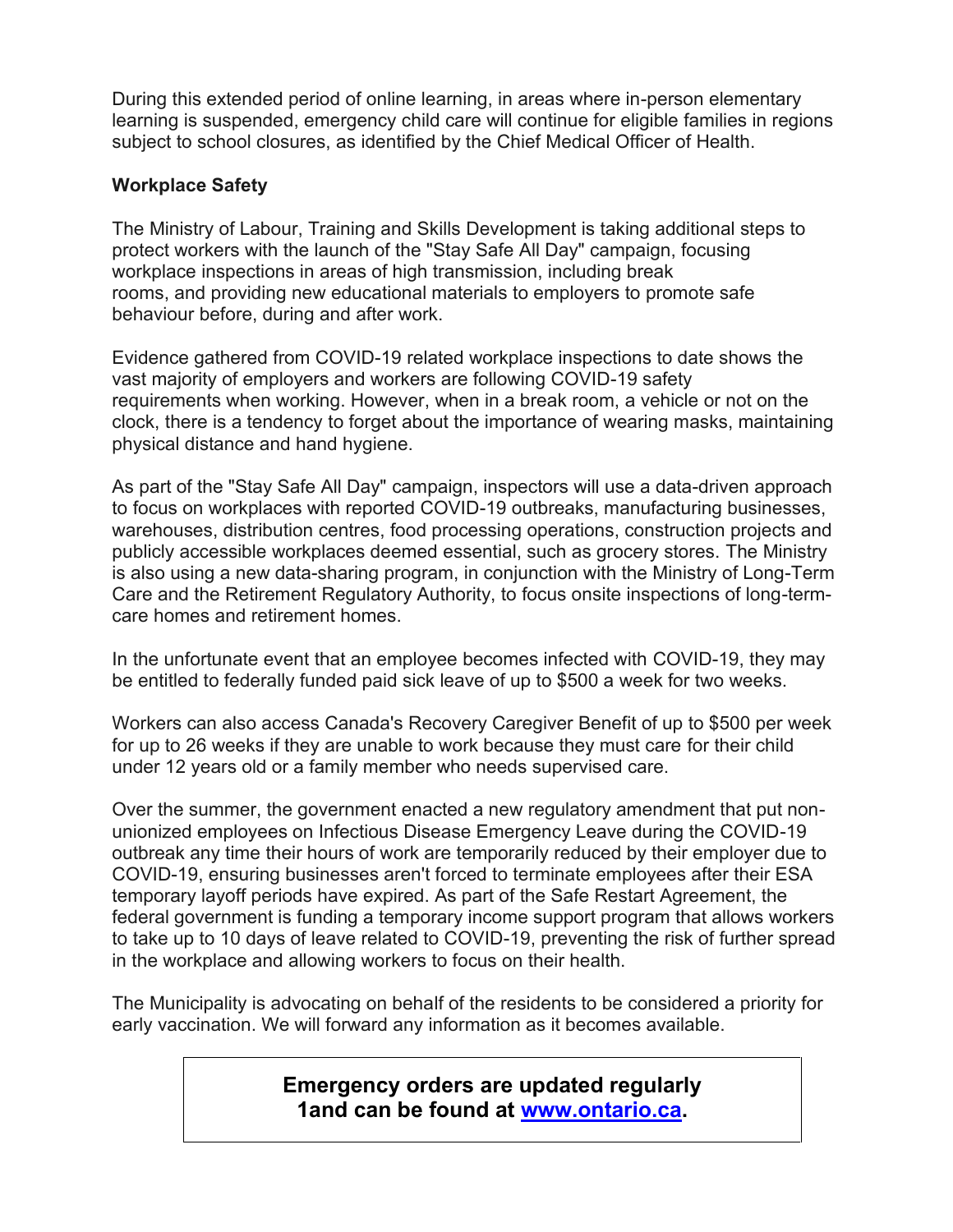#### **MUNICIPALITY:**

• The Municipal Office and Public Works remain closed for public visits at this time, but Staff remain available to support you and will continue to respond to enquiries during regular business hours via:

 **Municipal Office** Telephone 705-287-2424 Email: <u>inquiries@municipalityofkillarney.ca</u> Office Hours: Monday to Friday 9:00 am – noon & 1:00 pm – 4:30 pm

Public Works Telephone 705-287-1040 **Public Works** Telephone 705-287-1040<br>Email: <u>tonynuziale@municipalityofkillarney.ca</u> Cell: 705-920-0027 Office Hours: Monday to Thursday 7:00 am – noon & 12:30 pm – 4:00 pm Friday 7:00 am – 1:00 pm

 the entrance prior to being served. Staff will then ask you the same questions to ensure Due to the recent State of Emergency declared by the Province, municipal screening protocols have changed. You will be asked to read a series of screening questions at the safety of all parties.

 For those who wish to access municipal services, whether it be to pick-up garbage tags, dog tags, to make a payment, purchase recycle bags or landfill tickets etc., there are options available:

- 1) You can contact the Municipal office and speak to someone regarding your request;
- 2) You can send your request via Canada Post;
- 3) Any payments can be made using a Visa or Mastercard (over the phone or via mail), by debit, cash or cheque at the door, or cheques can be dropped off in the designated lockbox located in the hallway of the Municipal building.

#### **PUBLIC WORKS DEPARTMENT:**

- **Snow Removal:** In order to properly and efficiently clear snow off the streets and roadways in Town, we ask that you keep them clear of all obstructions. Please do not park vehicles on the streets where it may impede the removal of snow.
- **Battery Recycling:** You can now drop off recyclable batteries at:
	- •  *Public Works office, 1096 Hwy 637, Killarney*
	- •  *Hallway of the Municipal building, 32 Commissioner Street, Killarney*

 Any rechargeable and single-use batteries weighing 5 kg or less each are accepted. However, no wet-cell, damaged or defective batteries are accepted.

**• Treated & Painted Wood:** The Killarney Village Landfill Site is now accepting small quantities of treated and painted wood. Tipping Fees apply as follows: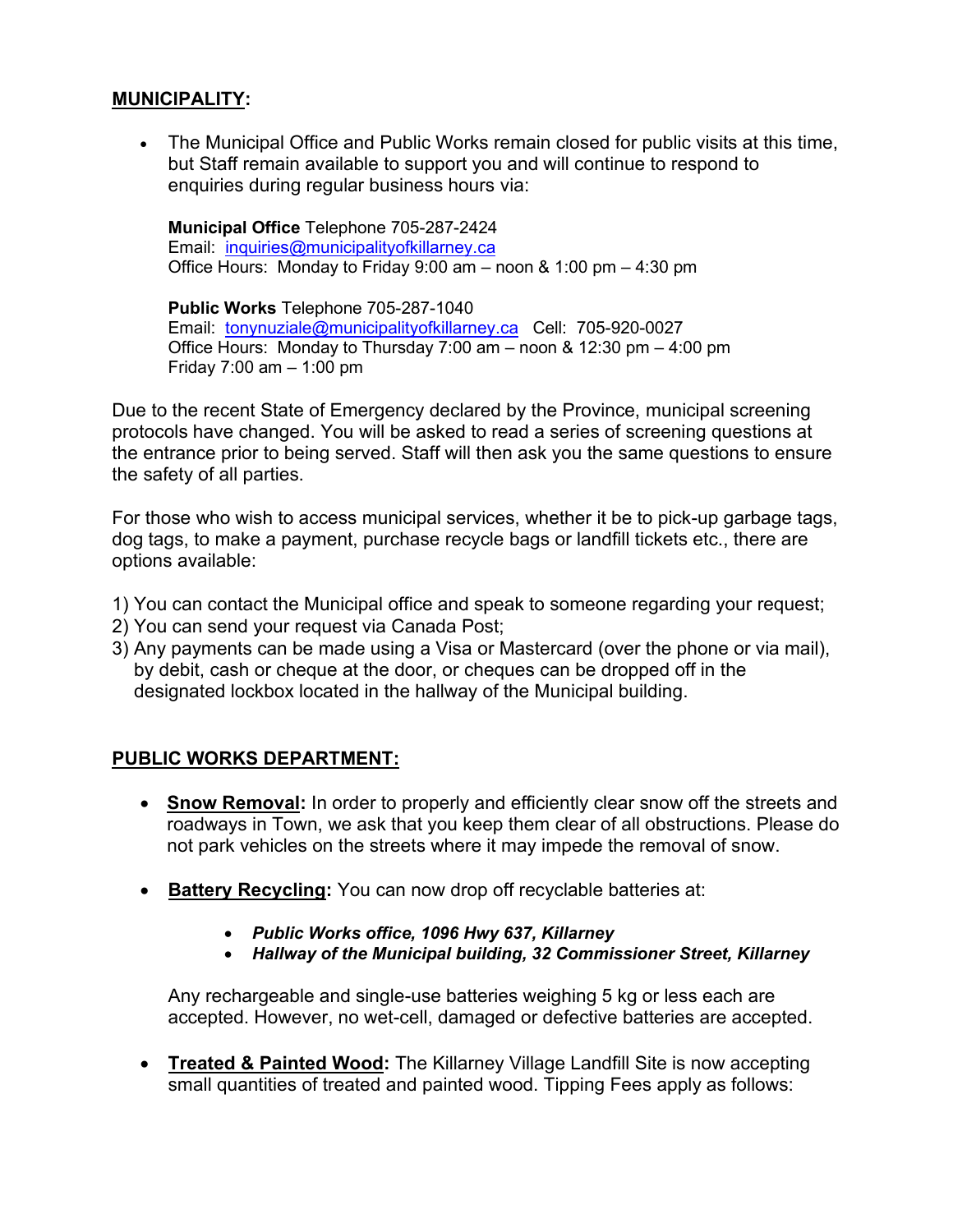| <b>TYPE OF LOAD</b>               | <b>FEES</b> |
|-----------------------------------|-------------|
| <b>CAR</b>                        | \$35.00     |
| PICK-UP/LOADER BUCKET             | \$75.00     |
| SINGLE-AXLE TRAILER (7' x 8' MAX) | \$115.00    |

 Tipping tickets can be purchased at the Municipal Office during regular business hours: Monday to Friday, 9 am – 12 pm, 1 pm – 4:30 pm.

**\*\*\*NOTE:** Size restrictions: Treated or painted wood pieces must be equal or less than 6 inches (15 cm) in diameter & 4 feet (1.25 m) in length.

## **KILLARNEY HEALTH CENTRE:**

- **The Killarney Health Centre remains open but requests that public visits to the**  precautions as outlined by Sudbury & District Public Health and the Ontario clinic be avoided. Please call prior to presenting to the health centre. All patients will be screened and triaged and appointments scheduled as necessary. We will explore alternatives to face–face triage and visits such as providing telephone or virtual visits. The Health Centre staff maintains strict adherence to standard Ministry of Health.
- **E** Prescription pickup time will be limited to the hours of **3PM 5PM, Monday-Friday.**
- **E** If you have concerns or flu like symptoms **DO NOT GO TO THE HEALTH CENTRE** self-isolate and call 705-287-2300. If after hours call the COVID-19 Assessment Centre at 705-671-7373.
- Assessment Centre at 705-671-7373.<br>Contact Telehealth at 1-866-797-0000 for non-emergency issues they are available 24 hours per day.

## **AMBULANCE/PARAMEDIC SERVICES:**

The paramedic service located here in the village is operated by the Manitoulin-Sudbury District Services Board and remains in operation. ONLY call 911 where it is an emergency. Should you be seeking advice with respect to COVID-19 please contact Public Health at 1-866-522-9200.

 will be installing a yellow phone outside on the Ambulance building so if the ambulance Manitoulin-Sudbury District Services Board recently notified the Municipality that they is not there, the phone can be picked up and it will connect directly to 911.

## **VOLUNTEER FIRE DEPARTMENT:**

The Fire Hall remains closed to the Public. All training activities have been cancelled & meetings postponed until further notice. Emergency Response to continue by the volunteer firefighters.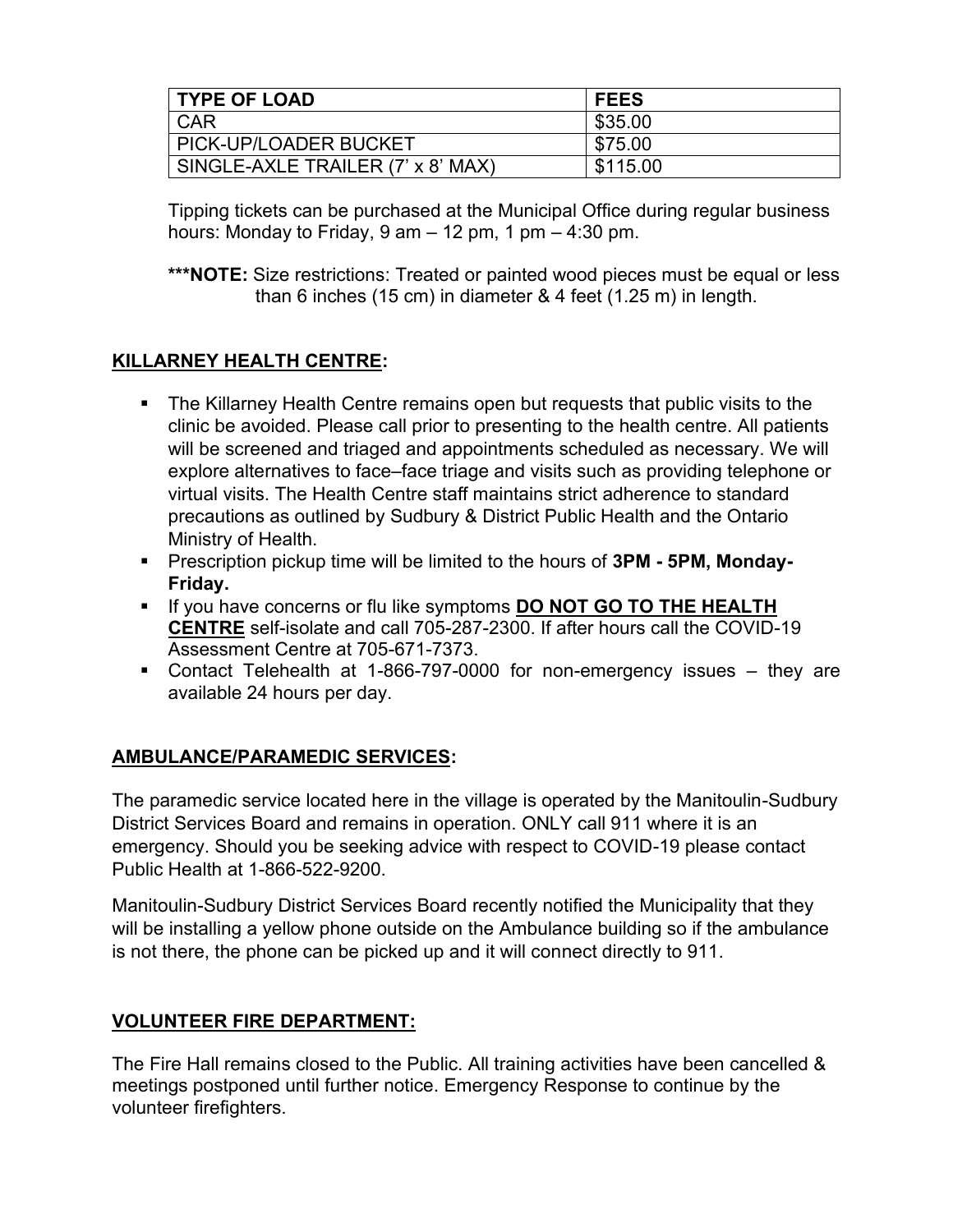# **KILLARNEY & FRENCH RIVER PROVINCIAL PARKS:** *(and all others)*

As of January 21<sup>st</sup>, 2021, campground and backcountry campsites and roofed accommodations including cabins, yurts and cottages will be closed while the provincial declaration of emergency and stay-at-home order is in effect.

Ontario Parks remain open and continue to provide facilities and services for local and safe outdoor winter recreation day-use activities. We know how much people love to visit Ontario Parks as a way to spend time outdoors, get fresh air and stay healthy, but they are asking that you only visit and enjoy a provincial park or conservation reserve close to home. **Please do not travel outside of your area to visit.** 

 Please be responsible when enjoying the parks. Continue to follow public health advice wearing a face covering where required, when physical distancing may be a challenge with soap and water or use alcohol-based hand sanitizer if soap and water are not available. Postpone your visit if you have any symptoms of COVID-19 or have been including practicing physical distancing by keeping at least two metres from others, or not possible and when entering indoor public spaces, and wash your hands regularly asked to isolate.

 measures to address overcrowding and promote physical distancing in park spaces and The safety of the visitors and staff is always top priority. The Parks have implemented buildings during busy visitation times by limiting occupancy for day-use and camping in select provincial parks. This includes limiting the number of daily vehicle permits sold or the number of campsites available for reservations.

 [www.ontarioparks.com](https://can01.safelinks.protection.outlook.com/?url=http%3A%2F%2Fwww.ontarioparks.com%2F&data=04%7C01%7Cjeremy.pawson%40ontario.ca%7Cc74a81f5b3d64de29e8e08d8bd7dab5a%7Ccddc1229ac2a4b97b78a0e5cacb5865c%7C0%7C0%7C637467694728777200%7CUnknown%7CTWFpbGZsb3d8eyJWIjoiMC4wLjAwMDAiLCJQIjoiV2luMzIiLCJBTiI6Ik1haWwiLCJXVCI6Mn0%3D%7C1000&sdata=1fquxsjNCQDQcUE3nuNqYUtMhVCLwBeGStFLw2dcclI%3D&reserved=0) for the most up to date information. Keep up to date by visiting individual park social media channels before you leave and when you are travelling to the park, especially for day use. Please visit

## **ICE RINK/COMMUNITY CENTRE UPDATE:**

Due to the current Declaration of Emergency implemented by the Province, the Killarney Community Centre/Rink Surfaces remain **closed until further notice.** 

The Annual Winter Carnival at the Community Centre/Veteran's Memorial Hall has been **cancelled** for 2021.

## **ELECTRICITY RELIEF:**

From January 1, 2021 through January 28, 2021, the government of Ontario is implementing a discounted RPP rate for residential and small business customers of 8.5 cents / kWh. This rate will be in place all day, every day, regardless of whether your rate plan is [Tiered](https://alectrautilities.com/tiered-pricing) or [Time-of-Use.](https://alectrautilities.com/time-use-pricing)